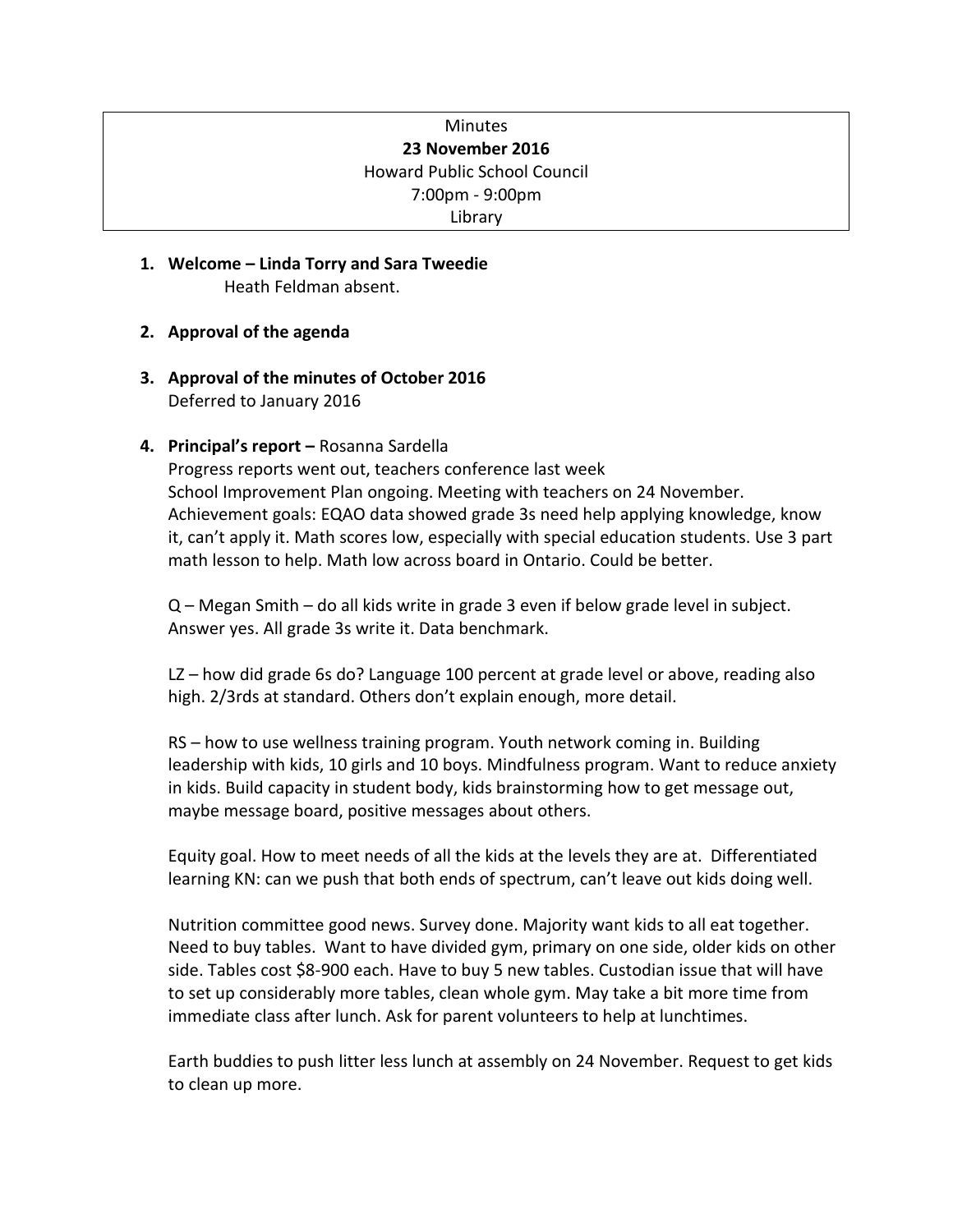KN: more teachers doing DPA, great to see. Nice thank you note from Mme Durrant for DPA, classroom money.

Howard PS now on twitter. Updates on what's going on in the classes.

## **5. Food presentation – Rose Reisman**

ZT: kids dropping out of RFRK lunch program. Kids not liking the food biggest reason. Rose Reisman Catering, 12 years, corporate clients. Kid friendly food but healthier. Kitchen Don Mills and Eglington. Nut and seed free. 1000 children a day. Beef meatballs on whole wheat pasta, all day breakfast with cheese omelet and turkey sausage, ceasar salad with chicken, lasagna rollups, mini burgers on whole wheat bun, chicken parmesan fingers, chicken souvlaki with pita, quinoa salad with chicken. Mango smoothies. Dairy free options. Gluten free options. Multiple options daily so can choose. \$4.50-6 per meal. Send server to school, more based on numbers signed up. Food in hot boxes, assembled before kids come down. Organized by class or grade. Need 35 kids signed up. Can choose 1 day a week or more.

Question: is meat hormone or antibiotic free? No, not at this point. Everything made from scratch on premises. Locally sourced as much as possible. Fish low in metals? Salmon has mercury so not metal free. Vegetarian options. LP; Can you get organic produce? At this point, would raise price too much.

Packaging recyclable. Nothing yet that can be warmed and served individually.

# **6. Finance Update and Budget -- Tory Millar**

Fall fete higher than expected, \$33,500. Music higher than expected, net 1300, up from anticipated 300. Teacher requests also lower than expected. Roughly 13,000 (3000 reserve) to spend. Some areas might come in lower but we generally underspend.

# **7. Charitable Donation Discussion**

Frank Oke Proposal Kailea Lorenson.  $13<sup>th</sup>$  neediest school in TDSB according to learning index. Secondary school. Students with learning needs, some with intellectual disabilities. 100 students. Families in financial need. Bussed in, catchment west of Yonge in Toronto. Money for smart board for autism class, laptop cart for academic program. Funding an alumni night, opportunity for graduates to network with current students. Students can't see what's possible with them, face challenges on daily basis. Graduates can give them ideas on what doing, struggles, possibilities for work etc. Proposal to donate dance-a-thon money to couple of TDSB programs.

How can we get students involved? Use Howard Happenings? Have kids come here/there go there?

Motion: Motion to donate dance-a-thon funds to Frank Oke. MM, LZ, Passed.

### **8. Piano Repairs – Linda Torry**